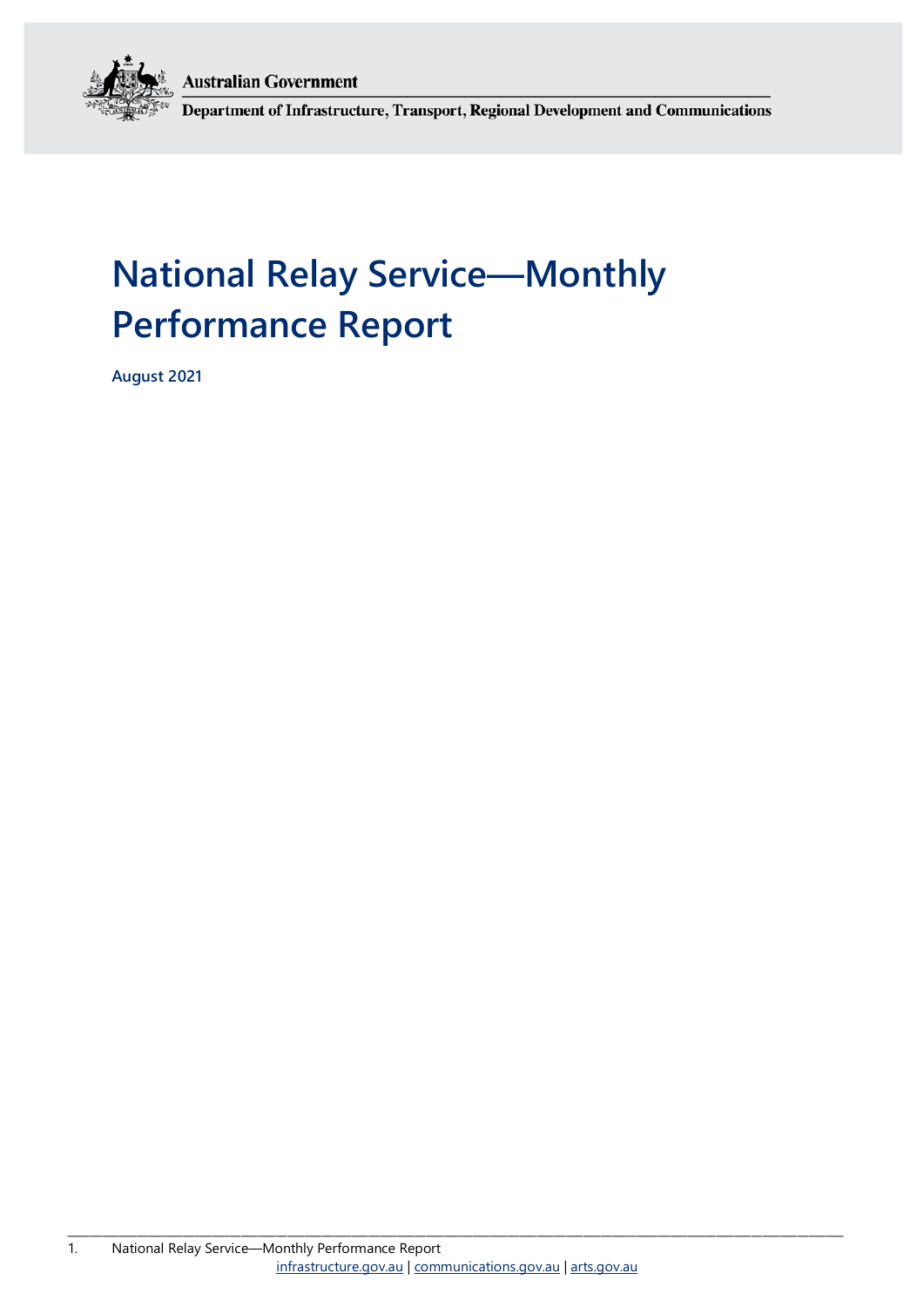© Commonwealth of Australia 2021 August 2021 / INFRASTRUCTURE

### **Ownership of intellectual property rights in this publication**

Unless otherwise noted, copyright (and any other intellectual property rights, if any) in this publication is owned by the Commonwealth of Australia (referred to below as the Commonwealth).

### **Disclaimer**

The material contained in this publication is made available on the understanding that the Commonwealth is not providing professional advice, and that users exercise their own skill and care with respect to its use, and seek independent advice if necessary.

The Commonwealth makes no representations or warranties as to the contents or accuracy of the information contained in this publication. To the extent permitted by law, the Commonwealth disclaims liability to any person or organisation in respect of anything done, or omitted to be done, in reliance upon information contained in this publication.

### **Creative Commons licence**

With the exception of (a) the Coat of Arms; (b) the Department of Infrastructure, Transport, Regional Development and Communications photos and graphics; and (c) [OTHER], copyright in this publication is licensed under a Creative Commons Attribution 4.0 Australia Licence.

Creative Commons Attribution 4.0 Australia Licence is a standard form licence agreement that allows you to copy, communicate and adapt this publication provided that you attribute the work to the Commonwealth and abide by the other licence terms.

Further information on the licence terms is available from [https://creativecommons.org/licenses/by/4.0/.](https://creativecommons.org/licenses/by/4.0/) This publication should be attributed in the following way: © Commonwealth of Australia 2021.

### **Use of the Coat of Arms**

The Department of the Prime Minister and Cabinet sets the terms under which the Coat of Arms is used. Please refer to the Commonwealth Coat of Arms — Information and Guidelines publication available at [www.pmc.gov.au.](http://www.pmc.gov.au/) 

### **Contact us**

This publication is available in hard copy or PDF format. All other rights are reserved, including in relation to any Departmental logos or trade marks which may exist. For enquiries regarding the licence and any use of this publication, please contact:

Director—Publishing and Communications Communication Branch Department of Infrastructure, Transport, Regional Development and Communications GPO Box 594 Canberra ACT 2601 Australia Email: [publishing@communications.gov.au](mailto:publishing@communications.gov.au)

Websites: [www.infrastructure.gov.au](http://www.infrastructure.gov.au/) [| www.communications.gov.au](http://www.communications.gov.au/) | [www.arts.gov.au.](http://www.arts.gov.au/)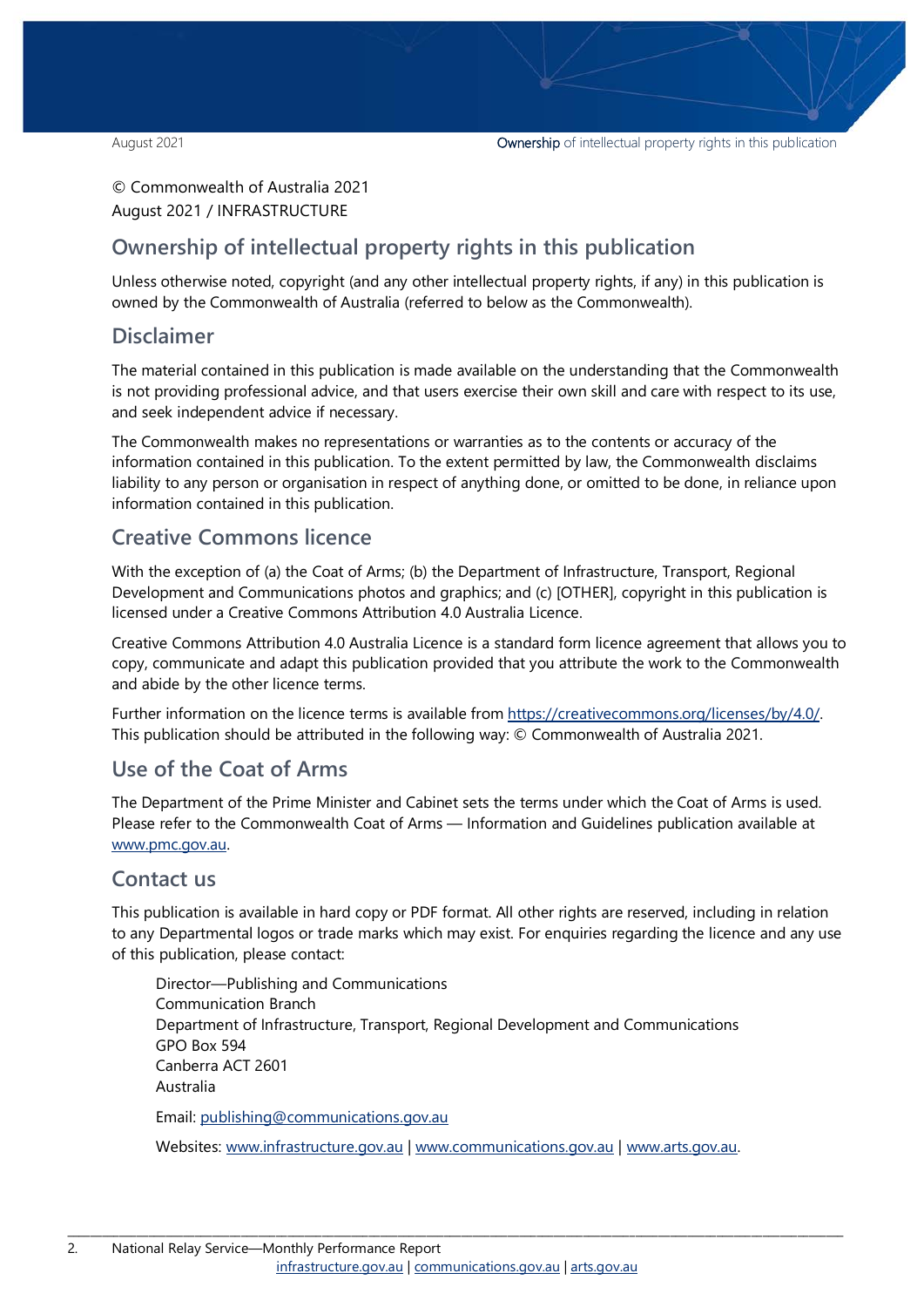### August 2021

#### Contents

### **Contents**

## Tables / images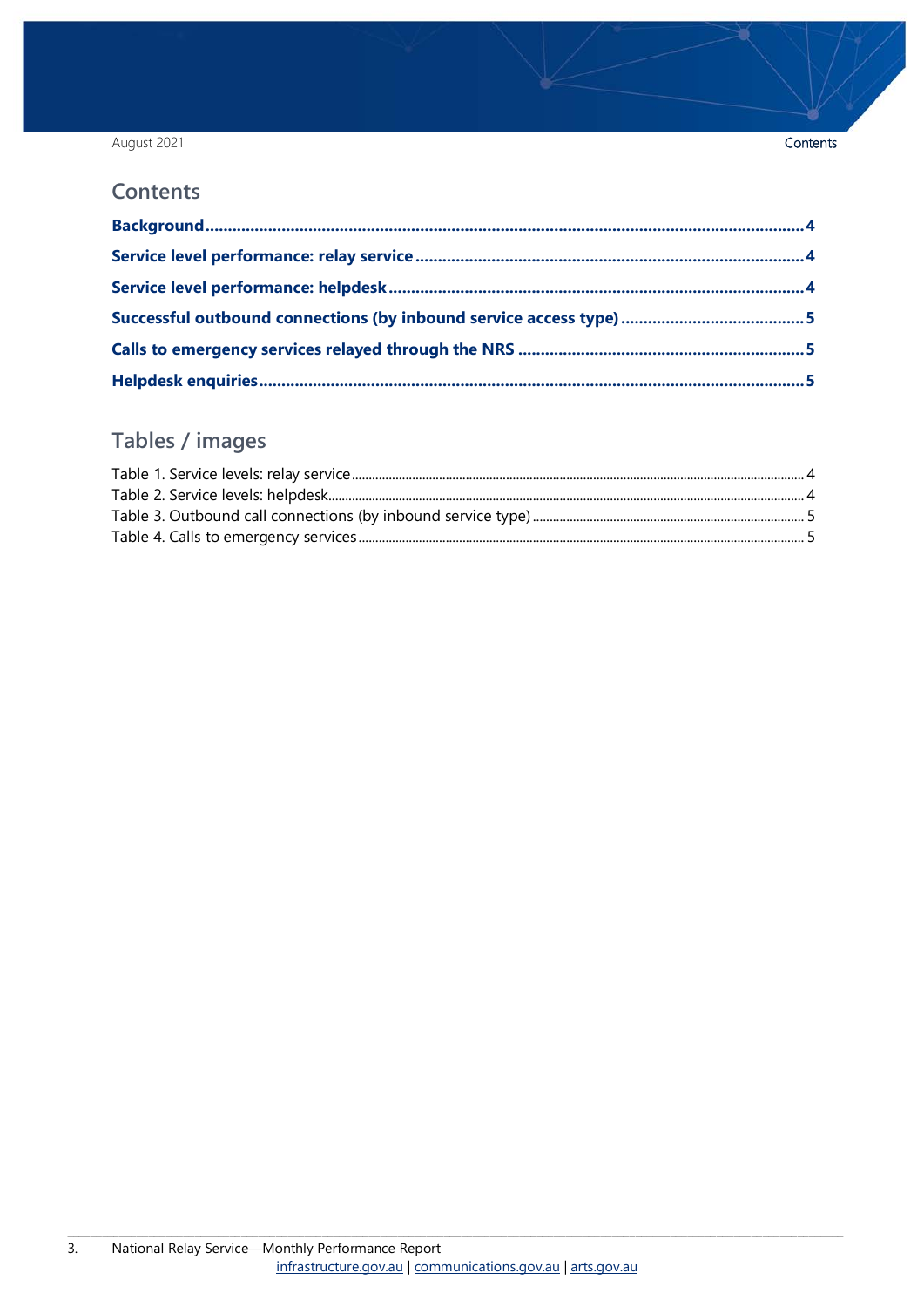#### August 2021 Background

## <span id="page-3-0"></span>**Background**

Concentrix, the National Relay Service (NRS) provider (relay and helpdesk services), submits activity and performance data to the Department of Infrastructure, Transport, Regional Development and Communications (the Department). This information is used to review the performance of the NRS against agreed service levels as well as provide data and information about how the NRS has been used in that month.

The Department then reports on NRS performance against agreed service levels and information on how the NRS is used, including the number of successful outbound connections, the number of calls to emergency services and the number of enquries to the NRS helpdesk.

## <span id="page-3-1"></span>**Service level performance: relay service**

| <b>Service level</b>                               | <b>Target</b>                                                                                                                                 | <b>August</b><br>2021 |
|----------------------------------------------------|-----------------------------------------------------------------------------------------------------------------------------------------------|-----------------------|
| Grade of Service 1 106<br>and 000 emergency        | At least 85% of 106 and 000 calls are answered by a call-taker<br>within 5 seconds of reaching the relevant answering point for<br>the call.  | 95.04%                |
| <b>Grade of Service 2 106</b><br>and 000 emergency | At least 95% of 106 and 000 calls are answered by a call-taker<br>within 10 seconds of reaching the relevant answering point<br>for the call. | 95.04%                |
| <b>Abandon Rate</b>                                | No more than 5% of calls answered by a call taker are<br>abandoned after leaving the IVR or being presented to the<br>routing queue.          | 1.53%                 |
| <b>Grade of Service 3</b>                          | At least 85% of all other non-emergency calls are answered<br>by a call taker within 10 seconds                                               | 89.41%                |
| <b>Grade of Service 4</b>                          | At least 80% of video relay calls are answered by a call taker<br>within 120 seconds                                                          | 86.01%                |

<span id="page-3-3"></span>**Table 1. Service levels: relay service**

## <span id="page-3-2"></span>**Service level performance: helpdesk**

#### <span id="page-3-4"></span>**Table 2. Service levels: helpdesk**

| <b>Service level</b>                  | <b>Target</b>                                                                                                                                                                                                                                                                                            | <b>August</b><br>2021 |
|---------------------------------------|----------------------------------------------------------------------------------------------------------------------------------------------------------------------------------------------------------------------------------------------------------------------------------------------------------|-----------------------|
| <b>Grade of Service</b>               | 80% of all telephone calls answered by a call taker within 30<br>seconds                                                                                                                                                                                                                                 | 94.02%                |
| <b>Acknowledgement</b>                | Must acknowledge greater than 85% of all enquiries received<br>through public NRS email addresses or forms from Accesshub or<br>from Helpdesk users within four hours where the enquiry is received<br>before 2 pm (AEST) on a business.<br>Day or otherwise by 12 noon (AEST) on the next business day. | 100%                  |
| <b>Contact Resolution</b>             | Resolve greater than 85% of all enquiries received within 2 business<br>days.                                                                                                                                                                                                                            | 100%                  |
| <b>Complaint</b><br><b>Resolution</b> | All complaints received are resolved within 20 business days of them<br>being raised                                                                                                                                                                                                                     | 100%                  |

\_\_\_\_\_\_\_\_\_\_\_\_\_\_\_\_\_\_\_\_\_\_\_\_\_\_\_\_\_\_\_\_\_\_\_\_\_\_\_\_\_\_\_\_\_\_\_\_\_\_\_\_\_\_\_\_\_\_\_\_\_\_\_\_\_\_\_\_\_\_\_\_\_\_\_\_\_\_\_\_\_\_\_\_\_\_\_\_\_\_\_\_\_\_\_\_\_\_\_\_\_\_\_\_\_\_\_\_\_\_\_\_\_\_\_\_\_\_\_\_\_\_\_\_\_\_\_\_\_\_\_\_\_\_